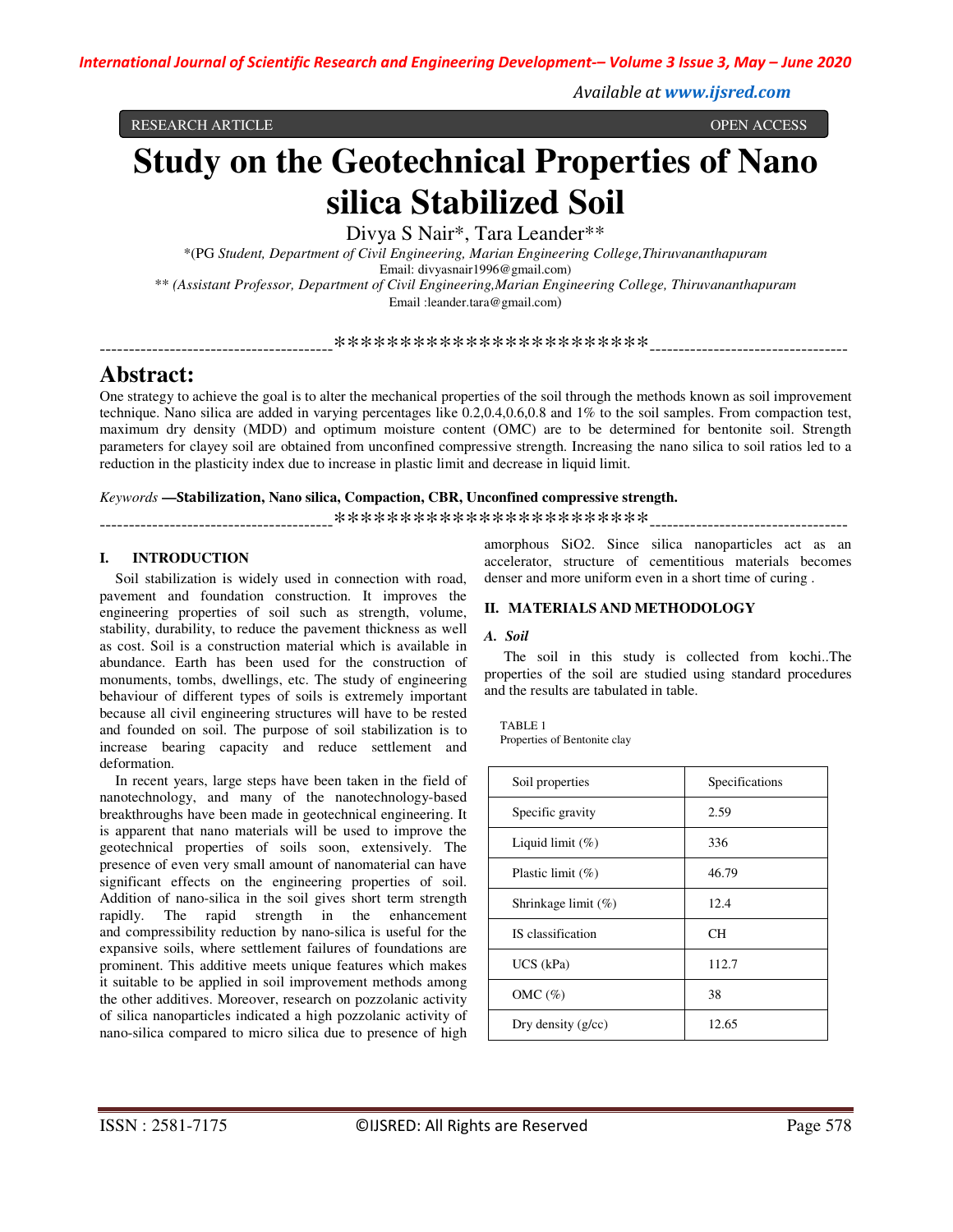# *International Journal of Scientific Research and Engineering Development of Development-– Volume 3 Issue 3 3, May – June 2020 Available at www.ijsred.com*

#### *B. Nano silica*

The stabilizing agent used in the investigation is nano silica. For studying the effect of nano silica in soils, different tests were conducted and were added in different concentrations i.e., were conducted and were added in different concentrations i.e., various percentages. The properties of the nano silica are given in table below:

TABLE 2. Properties of nano silica

| Tropernes of hand sinea         |                 |
|---------------------------------|-----------------|
| Properties                      | Specifications  |
| Nano type                       | silicon dioxide |
| Purity $(\%)$                   | 99              |
| Particle size (nm)              | 15              |
| Specific surface area $(m2/gm)$ | 600-785         |
| Bulk density $(g/cc)$           | 0.1             |
| Specific gravity                | 2.4             |
| Colour                          | White           |



Fig 1 Nano silica

### **III.TEST PROCEDURE**

In this study the soil is stabilized using nano silica. The soil was treated with different percentages of nano silica like  $0.2, 0.4, 0.6, 0.8$  and  $1\%$ . The atterberg limit, compaction characteristics and unconfined compressive strength are determined as per IS.

#### **IV. RESULT AND DISCUSSIONS**.

#### **A.** *Compaction characteristics.*

IS light compaction test was conducted on various percentages of nano silica (0.2%, 0.4%, 0.6%,0. 8% and 1%) with of nano silica  $(0.2\%, 0.4\%, 0.6\%, 0.8\%$  and  $1\%)$  with bentonite soil in accordance with the procedure laid in IS: 2720 PART 7 to study the moisture content and dry density relationship. From the test result it is observed that increase in large amount of nano silica percentage in soil-nano silica mix, OMC got increased and MDD got increased. The variation in the compaction characteristics are represented in Fig 1 and Fig 2. The data from the test indicates that the optimum moisture content of stabilized soil are increases than that of raw soil due to absorption of water by nano silica. The maximum dry density was noted to increase slightly with increase in addition of nano silica. Fig 2. The data from the test indicates that the optimum<br>moisture content of stabilized soil are increases than that of<br>raw soil due to absorption of water by nano silica. The



Fig 2Variation on OMC with different percentages of Nanosilica Nanosilica*.*



Fig 3 Variation of maximum dry density Fig

#### **B. Atterberg limits**

 Atterberg's limit test was performed as per IS: 2720 (Part 5) 1985. Soil sample passing through 4.25 mm IS sieve was used to determine liquid limit, plastic limit, and plasticity index characteristics. Variation of Atterberg's limit with the addition of Nano silica and soil was also studied. Atterberg's limit test was performed as per IS: 2720 (Part 5)<br>1985. Soil sample passing through 4.25 mm IS sieve was used<br>to determine liquid limit, plastic limit, and plasticity index<br>characteristics. Variation of Atterbe

Bentonite was treated with varying percentages of Nano silica such as 0.2%, 0.4%, 0.6%,0.8% and 1%. The test result indicates the liquid limit decreases and plastic limit increases.

The decrease in liquid limit on increasing the nano silica content due to reduction in thickness of diffused double layer and absorption of water content by nano silica.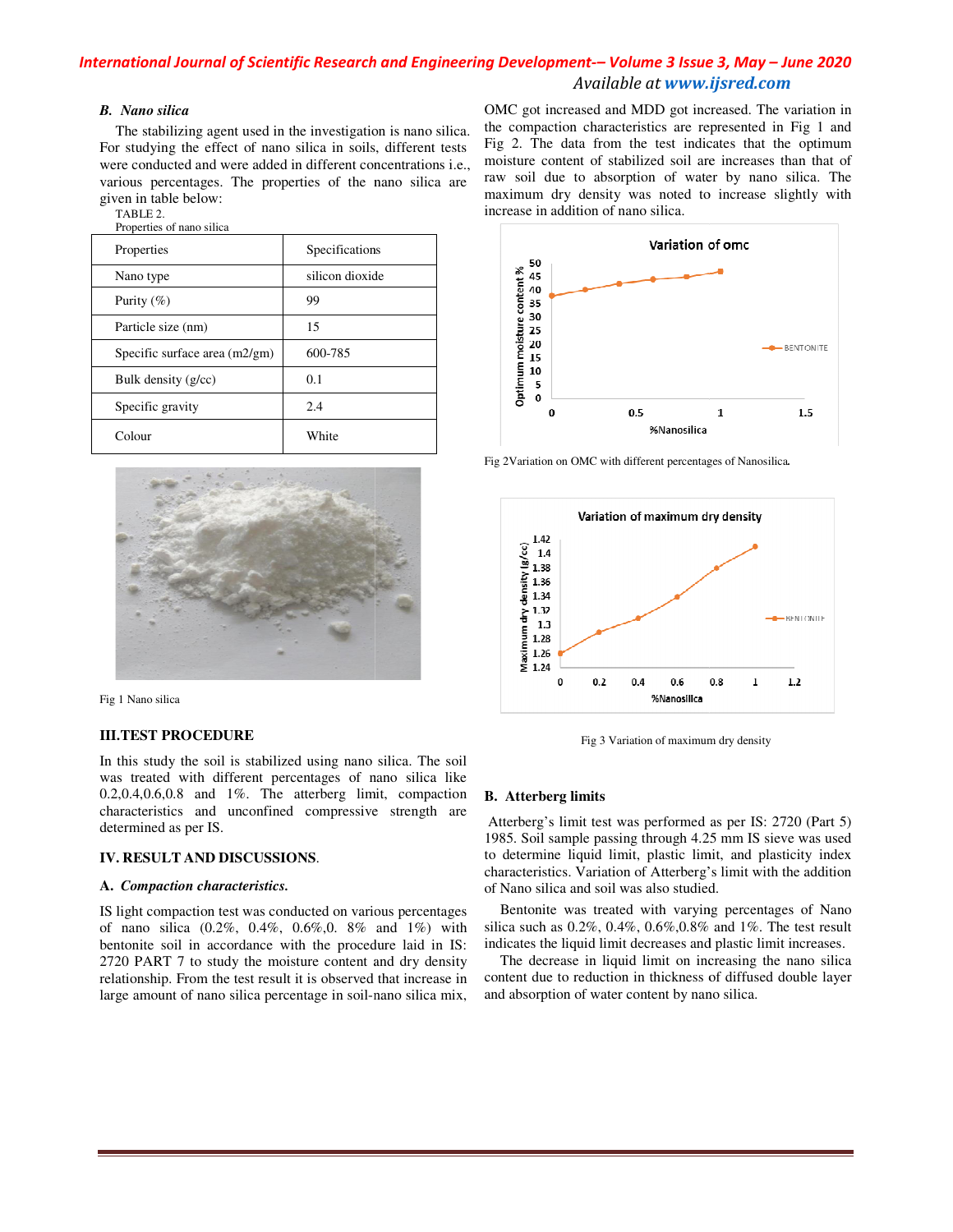# *International Journal of Scientific Research and Engineering Development of Development-– Volume 3 Issue 3 3, May – June 2020 Available at www.ijsred.com*



Fig 4 Variation of liquid limit

When Nano silica was added into soil, the plastic limit increased. The variation of plastic limit is shown in the Fig 4. Plastic limit increases with increase in dosages of Nano silica due to the reaction adduced by liquid limit.



Fig 5 Variation of plastic limit with the addition of Nano silica.

When Nano silica was added into soil, the plasticity index is reduced. The variation of plasticity index is shown in the Fig 5. This reduction is due to decrease in liquid limit and increase in plastic limit.



Fig 6 Variation of plasticity index

#### *C. Effect on Nano silica on UCS on soil mixtures on on mixtures*

Effect of Nano silica on the soil with different dosages shows that the compressive strength increases with increase in the dosage of the Nano silica , however the dosage of a Nano material is preferred to be kept within 0.8%, since it absorbs more water. Fig 6 represents the UCS results for samples It can be observed that the increase in dosage of Nano silica increases the UCS value, which is an indication that the Nano silica causes a change in the behavior of the soil mass by producing greater bonding between the soil particles. Nano silica also reduces the spacing between the soil particles, even the generation of viscous gel is proposed to be formed due to Nano material (Changizi and Haddad 2016). The effect of Nano material is achieved by the polar and electrostatic interactions leading the behavior between particles at nano range due to weak Vander Waals forces, and further aggregation of particles due to the forces developed, is controlled by the effect of Brownian diffusion, fluid motion and gravity ano silica, however the dosage of a Nano red to be kept within 0.8%, since it absorbs 6 represents the UCS results for samples It that the increase in dosage of Nano silica S value, which is an indication that the Nano han silica also reduces the spacing between the soil particles, even<br>the generation of viscous gel is proposed to be formed due to<br>Nano material (Changizi and Haddad 2016). The effect of<br>Nano material is achieved by the polar

The UCS increases with an increase in nano-silica content up to 0·8%, beyond which it decreases. Thus, the optimum nano-silica content is 0·8%. At constant moisture content, due to the absorption of water by nano-silica, the clay became less compressible, which was worsened with increasing nano silica content. This may be the reason for the reduction in the silica content. This may be the reason for the reduction in the peak strength of stabilised clay with  $1\%$  nano-silica in comparison with clay stabilised with 0.8% nano-silica. silica content is  $0.8\%$ . At constant moisture content, due absorption of water by nano-silica, the clay became less ressible, which was worsened with increasing nano-



Fig 7 Variation of unconfined confined compressive strength

#### **V. CONCLUSION**

- The present study deals the geotechnical properties of the soil amended with Nano silica in different dosages.
- The results of the Atterberg limits experiments indicate that, with the addition of each percentage of nano-silica, the liquid limit decreases and plastic limit increases. Thereby the plasticity index decreases. A further increase in additive percentage The present study deals the geotechnical properties<br>of the soil amended with Nano silica in different<br>dosages.<br>The results of the Atterberg limits experiments<br>indicate that, with the addition of each percentage of<br>nano-sil